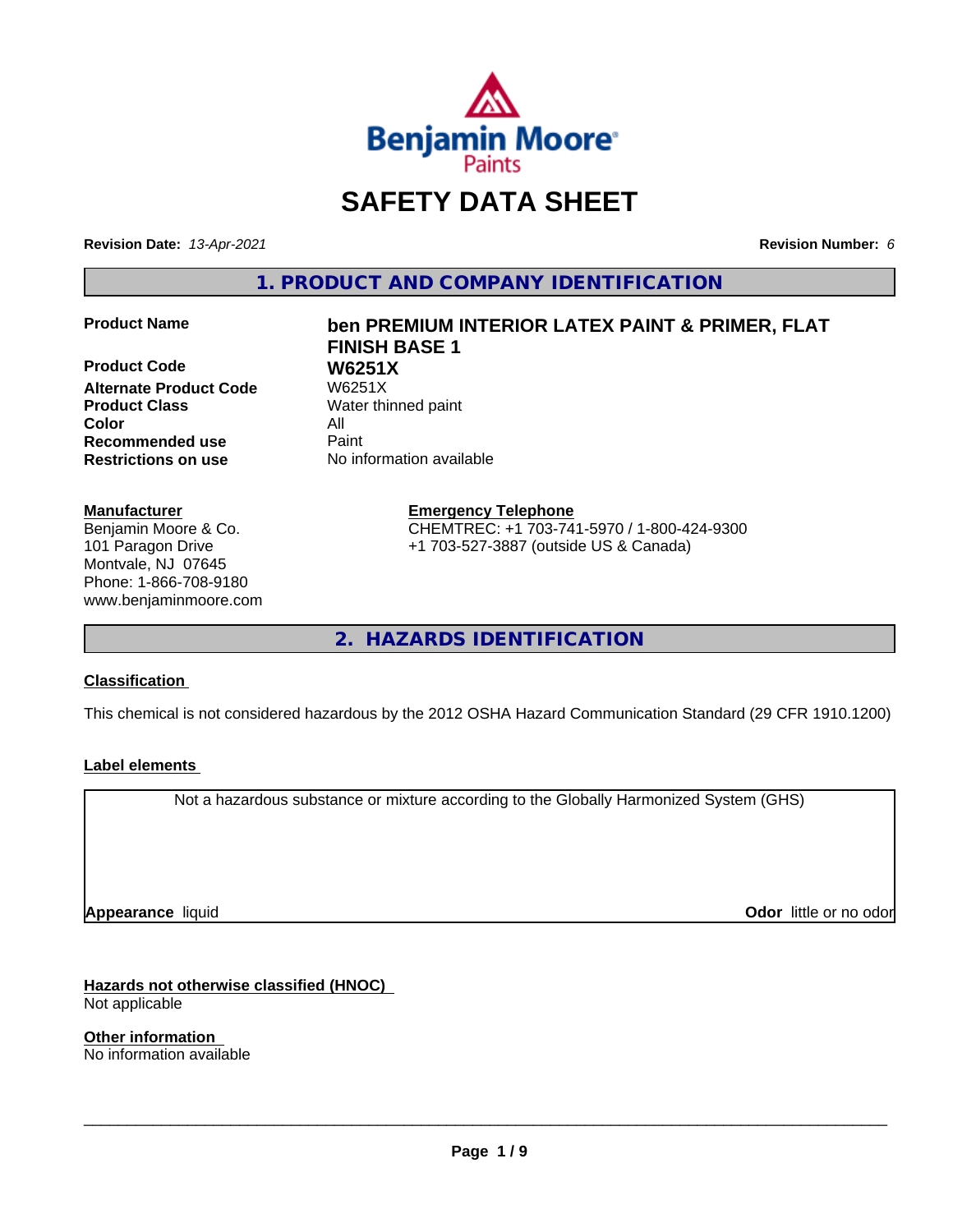**WARNING:** This product contains isothiazolinone compounds at levels of <0.1%. These substances are biocides commonly found in most paints and a variety of personal care products as a preservative. Certain individuals may be sensitive or allergic to these substances, even at low levels.

## **3. COMPOSITION INFORMATION ON COMPONENTS**

| <b>Chemical name</b> | <b>CAS No.</b> | Weight-%  |
|----------------------|----------------|-----------|
| Titanium dioxide     | 13463-67-7     | $15 - 20$ |
| Kaolin, calcined     | 92704-41-1     | $10 - 15$ |
| Nepheline svenite    | 37244-96-5     | - 5       |
| Kaolin               | 1332-58-7      | - 5       |
| Silica amorphous     | 7631-86-9      | - 5       |
| Diatomaceous earth   | 61790-53-2     | - 5       |

|                                                       |               | 4. FIRST AID MEASURES                                                                                                                        |  |  |
|-------------------------------------------------------|---------------|----------------------------------------------------------------------------------------------------------------------------------------------|--|--|
| <b>General Advice</b>                                 |               | No hazards which require special first aid measures.                                                                                         |  |  |
| <b>Eye Contact</b>                                    | physician.    | Rinse thoroughly with plenty of water for at least 15 minutes and consult a                                                                  |  |  |
| <b>Skin Contact</b>                                   |               | Wash off immediately with soap and plenty of water while removing all<br>contaminated clothes and shoes.                                     |  |  |
| <b>Inhalation</b>                                     |               | Move to fresh air. If symptoms persist, call a physician.                                                                                    |  |  |
| Ingestion                                             | if necessary. | Clean mouth with water and afterwards drink plenty of water. Consult a physician                                                             |  |  |
| <b>Most Important</b><br><b>Symptoms/Effects</b>      | None known.   |                                                                                                                                              |  |  |
| <b>Notes To Physician</b>                             |               | Treat symptomatically.                                                                                                                       |  |  |
|                                                       |               | 5. FIRE-FIGHTING MEASURES                                                                                                                    |  |  |
| <b>Suitable Extinguishing Media</b>                   |               | Use extinguishing measures that are appropriate to local<br>circumstances and the surrounding environment.                                   |  |  |
| Protective equipment and precautions for firefighters |               | As in any fire, wear self-contained breathing apparatus<br>pressure-demand, MSHA/NIOSH (approved or equivalent)<br>and full protective gear. |  |  |
| <b>Specific Hazards Arising From The Chemical</b>     |               | Closed containers may rupture if exposed to fire or                                                                                          |  |  |

**Sensitivity to mechanical impact** No

**Sensitivity to static discharge** No

**Flash Point Data**

extreme heat.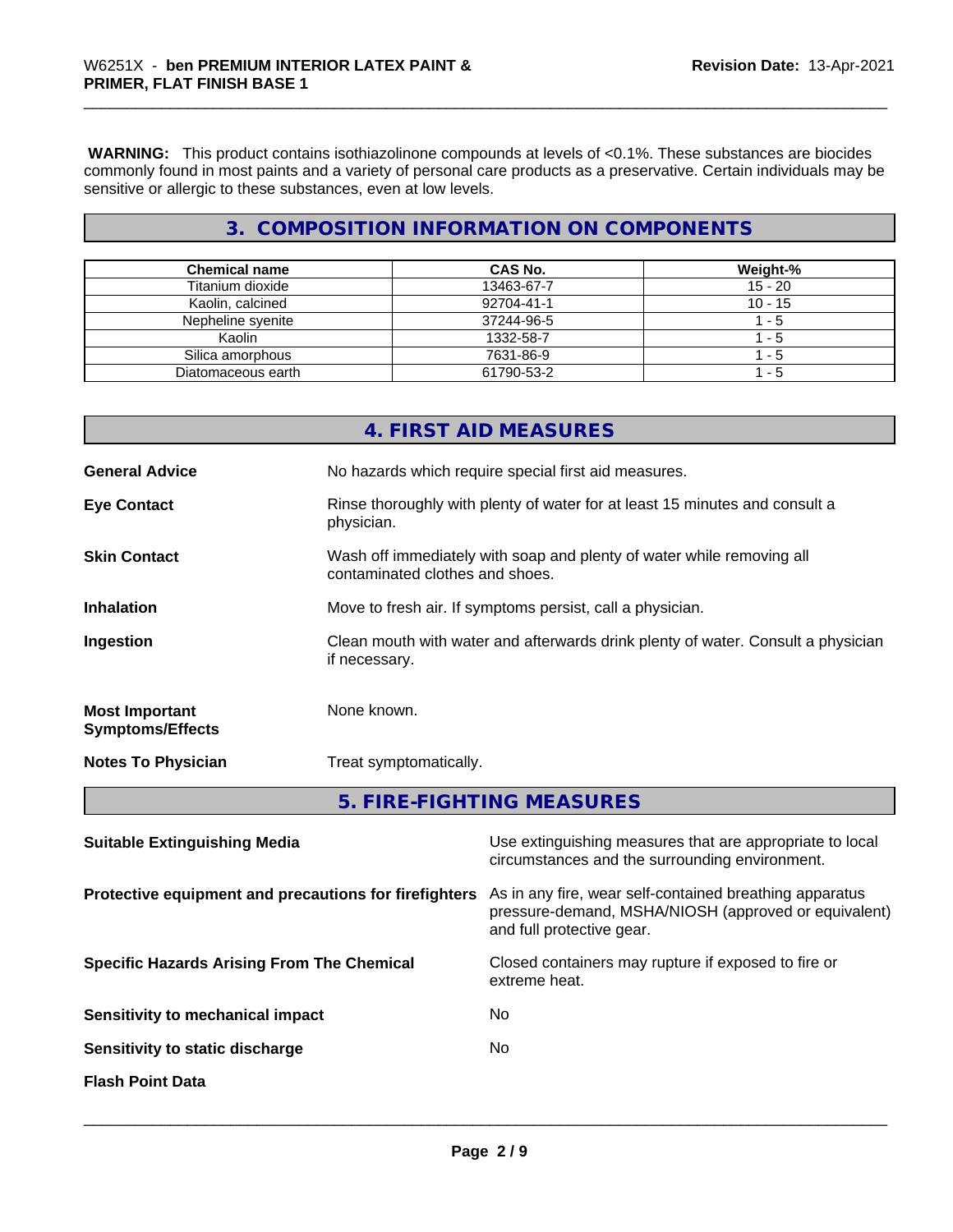| Flash point (°F)<br>Flash Point (°C)<br><b>Method</b>                                                                                                                                                                                                                                                                                                                                                  |                        | Not applicable<br>Not applicable<br>Not applicable |                                |
|--------------------------------------------------------------------------------------------------------------------------------------------------------------------------------------------------------------------------------------------------------------------------------------------------------------------------------------------------------------------------------------------------------|------------------------|----------------------------------------------------|--------------------------------|
| <b>Flammability Limits In Air</b>                                                                                                                                                                                                                                                                                                                                                                      |                        |                                                    |                                |
| Lower flammability limit:<br><b>Upper flammability limit:</b>                                                                                                                                                                                                                                                                                                                                          |                        | Not applicable<br>Not applicable                   |                                |
| <b>NFPA</b><br>Health: 1                                                                                                                                                                                                                                                                                                                                                                               | <b>Flammability: 0</b> | Instability: 0                                     | <b>Special: Not Applicable</b> |
| <b>NFPA Legend</b><br>0 - Not Hazardous<br>$\mathcal{A}$ $\mathcal{A}$ $\mathcal{A}$ $\mathcal{A}$ $\mathcal{A}$ $\mathcal{A}$ $\mathcal{A}$ $\mathcal{A}$ $\mathcal{A}$ $\mathcal{A}$ $\mathcal{A}$ $\mathcal{A}$ $\mathcal{A}$ $\mathcal{A}$ $\mathcal{A}$ $\mathcal{A}$ $\mathcal{A}$ $\mathcal{A}$ $\mathcal{A}$ $\mathcal{A}$ $\mathcal{A}$ $\mathcal{A}$ $\mathcal{A}$ $\mathcal{A}$ $\mathcal{$ |                        |                                                    |                                |

- 1 Slightly
- 2 Moderate
- 3 High
- 4 Severe

*The ratings assigned are only suggested ratings, the contractor/employer has ultimate responsibilities for NFPA ratings where this system is used.*

*Additional information regarding the NFPA rating system is available from the National Fire Protection Agency (NFPA) at www.nfpa.org.*

# **6. ACCIDENTAL RELEASE MEASURES**

| <b>Personal Precautions</b>      | Avoid contact with skin, eyes and clothing. Ensure adequate ventilation.                                                                                                         |  |
|----------------------------------|----------------------------------------------------------------------------------------------------------------------------------------------------------------------------------|--|
| <b>Other Information</b>         | Prevent further leakage or spillage if safe to do so.                                                                                                                            |  |
| <b>Environmental precautions</b> | See Section 12 for additional Ecological Information.                                                                                                                            |  |
| <b>Methods for Cleaning Up</b>   | Soak up with inert absorbent material. Sweep up and shovel into suitable<br>containers for disposal.                                                                             |  |
|                                  | 7. HANDLING AND STORAGE                                                                                                                                                          |  |
| <b>Handling</b>                  | Avoid contact with skin, eyes and clothing. Avoid breathing vapors, spray mists or<br>sanding dust. In case of insufficient ventilation, wear suitable respiratory<br>equipment. |  |
| <b>Storage</b>                   | Keep container tightly closed. Keep out of the reach of children.                                                                                                                |  |
| <b>Incompatible Materials</b>    | No information available                                                                                                                                                         |  |

# **8. EXPOSURE CONTROLS/PERSONAL PROTECTION**

#### **Exposure Limits**

| <b>Chemical name</b> | <b>ACGIH TLV</b>                                                                                                                     | <b>OSHA PEL</b>                               |
|----------------------|--------------------------------------------------------------------------------------------------------------------------------------|-----------------------------------------------|
| Titanium dioxide     | TWA: $10 \text{ mg/m}^3$                                                                                                             | 15 mg/m $3$ - TWA                             |
| Kaolin               | TWA: $2 \text{ mg/m}^3$ particulate matter<br>containing no asbestos and <1%<br>crystalline silica, respirable particulate<br>matter | 15 mg/m $3$ - TWA<br>$5 \text{ mg/m}^3$ - TWA |
| Silica amorphous     | N/E                                                                                                                                  | 20 mppcf - TWA                                |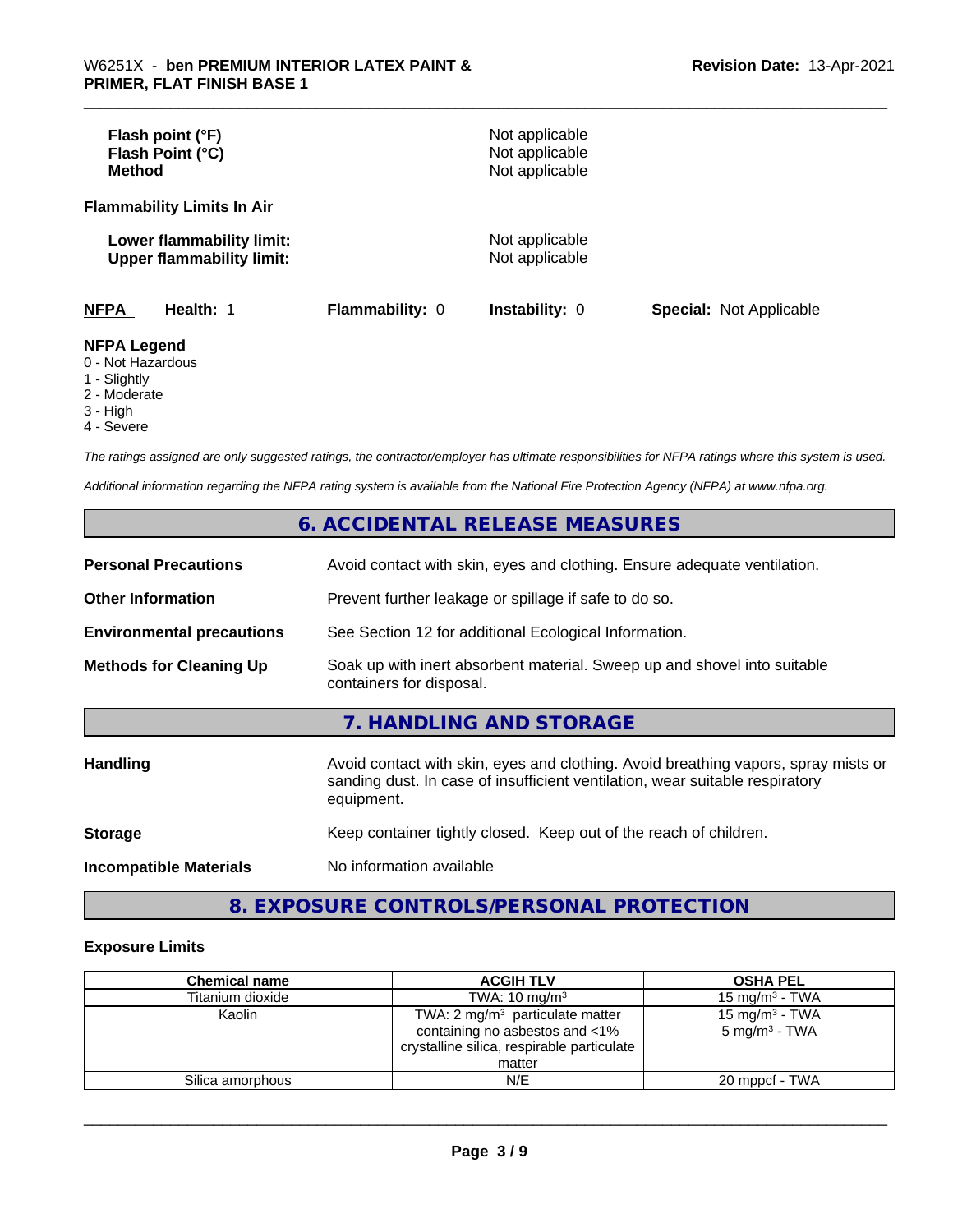| -<br><br>eartn | N/E |                                                         |
|----------------|-----|---------------------------------------------------------|
|                |     | $\sim$<br><b></b><br>$\sim$<br><b>v</b> v <i>l</i><br>∼ |

**Legend**

ACGIH - American Conference of Governmental Industrial Hygienists Exposure Limits OSHA - Occupational Safety & Health Administration Exposure Limits N/E - Not Established

|  | <b>Engineering Measures</b> |  |  |
|--|-----------------------------|--|--|
|  |                             |  |  |

Ensure adequate ventilation, especially in confined areas.

| <b>Personal Protective Equipment</b> |                                                                                                                                     |
|--------------------------------------|-------------------------------------------------------------------------------------------------------------------------------------|
| <b>Eye/Face Protection</b>           | Safety glasses with side-shields.                                                                                                   |
| <b>Skin Protection</b>               | Protective gloves and impervious clothing.                                                                                          |
| <b>Respiratory Protection</b>        | In case of insufficient ventilation wear suitable respiratory equipment.                                                            |
| <b>Hygiene Measures</b>              | Avoid contact with skin, eyes and clothing. Remove and wash contaminated<br>clothing before re-use. Wash thoroughly after handling. |

# **9. PHYSICAL AND CHEMICAL PROPERTIES**

| Appearance                           | liquid                   |
|--------------------------------------|--------------------------|
| Odor                                 | little or no odor        |
| <b>Odor Threshold</b>                | No information available |
| Density (Ibs/gal)                    | 11.05 - 11.15            |
| <b>Specific Gravity</b>              | $1.32 - 1.34$            |
| рH                                   | No information available |
| <b>Viscosity (cps)</b>               | No information available |
| Solubility(ies)                      | No information available |
| <b>Water solubility</b>              | No information available |
| <b>Evaporation Rate</b>              | No information available |
| Vapor pressure                       | No information available |
| Vapor density                        | No information available |
| Wt. % Solids                         | $50 - 60$                |
| Vol. % Solids                        | $35 - 45$                |
| Wt. % Volatiles                      | $40 - 50$                |
| Vol. % Volatiles                     | $55 - 65$                |
| <b>VOC Regulatory Limit (g/L)</b>    | 0                        |
| <b>Boiling Point (°F)</b>            | 212                      |
| <b>Boiling Point (°C)</b>            | 100                      |
| Freezing point (°F)                  | 32                       |
| <b>Freezing Point (°C)</b>           | 0                        |
| Flash point (°F)                     | Not applicable           |
| Flash Point (°C)                     | Not applicable           |
| <b>Method</b>                        | Not applicable           |
| <b>Flammability (solid, gas)</b>     | Not applicable           |
| <b>Upper flammability limit:</b>     | Not applicable           |
| Lower flammability limit:            | Not applicable           |
| <b>Autoignition Temperature (°F)</b> | No information available |
| <b>Autoignition Temperature (°C)</b> | No information available |
| Decomposition Temperature (°F)       | No information available |
| Decomposition Temperature (°C)       | No information available |
| <b>Partition coefficient</b>         | No information available |
|                                      |                          |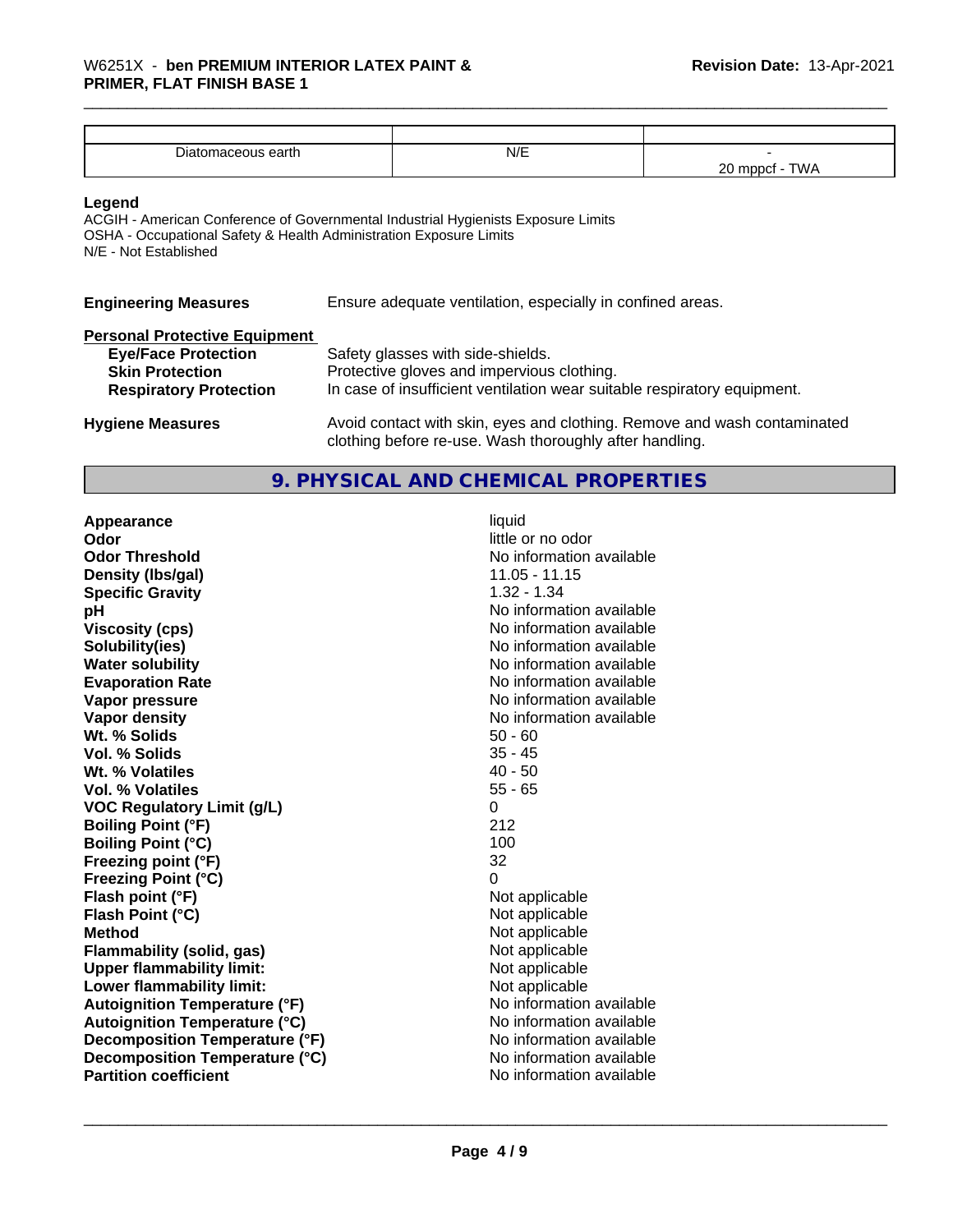# **10. STABILITY AND REACTIVITY**

| <b>Reactivity</b>                         | Not Applicable                           |
|-------------------------------------------|------------------------------------------|
| <b>Chemical Stability</b>                 | Stable under normal conditions.          |
| <b>Conditions to avoid</b>                | Prevent from freezing.                   |
| <b>Incompatible Materials</b>             | No materials to be especially mentioned. |
| <b>Hazardous Decomposition Products</b>   | None under normal use.                   |
| <b>Possibility of hazardous reactions</b> | None under normal conditions of use.     |

# **11. TOXICOLOGICAL INFORMATION**

| <b>Product Information</b>                                                                                                                                                                                                                                                                                                                                                     |                                                                                                                                                                                                                                                                                                                                                                                                                                                                                                                                                                                  |  |  |  |
|--------------------------------------------------------------------------------------------------------------------------------------------------------------------------------------------------------------------------------------------------------------------------------------------------------------------------------------------------------------------------------|----------------------------------------------------------------------------------------------------------------------------------------------------------------------------------------------------------------------------------------------------------------------------------------------------------------------------------------------------------------------------------------------------------------------------------------------------------------------------------------------------------------------------------------------------------------------------------|--|--|--|
| Information on likely routes of exposure                                                                                                                                                                                                                                                                                                                                       |                                                                                                                                                                                                                                                                                                                                                                                                                                                                                                                                                                                  |  |  |  |
| <b>Principal Routes of Exposure</b>                                                                                                                                                                                                                                                                                                                                            | Eye contact, skin contact and inhalation.                                                                                                                                                                                                                                                                                                                                                                                                                                                                                                                                        |  |  |  |
| <b>Acute Toxicity</b>                                                                                                                                                                                                                                                                                                                                                          |                                                                                                                                                                                                                                                                                                                                                                                                                                                                                                                                                                                  |  |  |  |
| <b>Product Information</b>                                                                                                                                                                                                                                                                                                                                                     | No information available                                                                                                                                                                                                                                                                                                                                                                                                                                                                                                                                                         |  |  |  |
|                                                                                                                                                                                                                                                                                                                                                                                | Symptoms related to the physical, chemical and toxicological characteristics                                                                                                                                                                                                                                                                                                                                                                                                                                                                                                     |  |  |  |
| <b>Symptoms</b>                                                                                                                                                                                                                                                                                                                                                                | No information available                                                                                                                                                                                                                                                                                                                                                                                                                                                                                                                                                         |  |  |  |
| Delayed and immediate effects as well as chronic effects from short and long-term exposure                                                                                                                                                                                                                                                                                     |                                                                                                                                                                                                                                                                                                                                                                                                                                                                                                                                                                                  |  |  |  |
| Eye contact<br><b>Skin contact</b><br><b>Inhalation</b><br>Ingestion<br><b>Sensitization</b><br><b>Neurological Effects</b><br><b>Mutagenic Effects</b><br><b>Reproductive Effects</b><br><b>Developmental Effects</b><br><b>Target organ effects</b><br><b>STOT - single exposure</b><br><b>STOT - repeated exposure</b><br>Other adverse effects<br><b>Aspiration Hazard</b> | May cause slight irritation.<br>Substance may cause slight skin irritation. Prolonged or repeated contact may dry<br>skin and cause irritation.<br>May cause irritation of respiratory tract.<br>Ingestion may cause gastrointestinal irritation, nausea, vomiting and diarrhea.<br>No information available<br>No information available.<br>No information available.<br>No information available.<br>No information available.<br>No information available.<br>No information available.<br>No information available.<br>No information available.<br>No information available |  |  |  |

**Numerical measures of toxicity**

**The following values are calculated based on chapter 3.1 of the GHS document**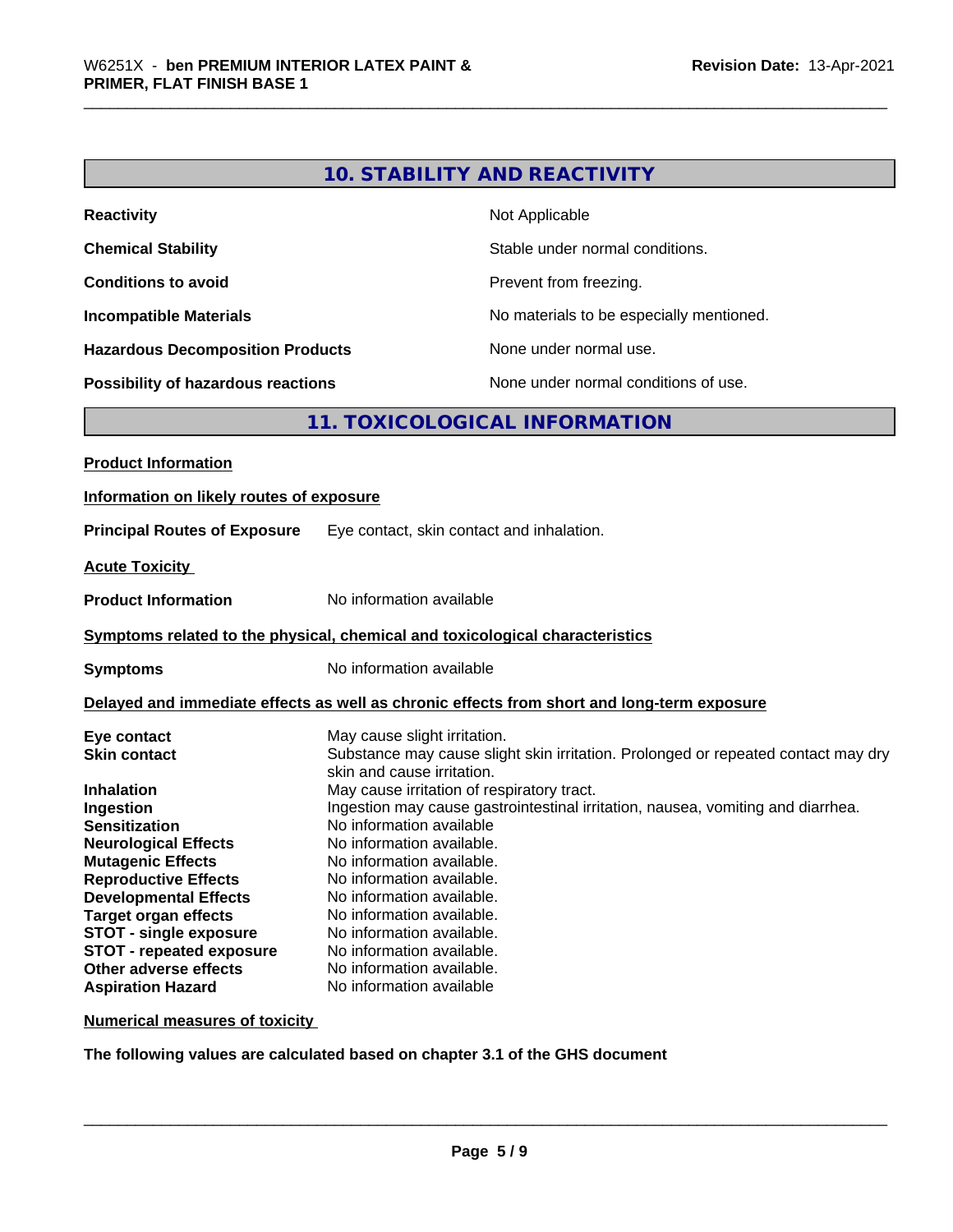| <b>ATEmix (oral)</b>   | 52697 mg/kg  |
|------------------------|--------------|
| <b>ATEmix (dermal)</b> | 120551 mg/kg |

#### **Component Information**

| Chemical name                  | Oral LD50            | Dermal LD50              | Inhalation LC50        |
|--------------------------------|----------------------|--------------------------|------------------------|
| Titanium dioxide<br>13463-67-7 | > 10000 mg/kg (Rat)  |                          |                        |
| Kaolin, calcined<br>92704-41-1 | $>$ 2000 mg/kg (Rat) | $\overline{\phantom{0}}$ |                        |
| Kaolin<br>1332-58-7            | $>$ 5000 mg/kg (Rat) | $>$ 5000 mg/kg (Rat)     |                        |
| Silica amorphous<br>7631-86-9  | $= 7900$ mg/kg (Rat) | $>$ 2000 mg/kg (Rabbit)  | $> 2.2$ mg/L (Rat) 1 h |

#### **Chronic Toxicity**

#### **Carcinogenicity**

*The information below indicateswhether each agency has listed any ingredient as a carcinogen:.*

| <b>Chemical name</b> | <b>IARC</b>                  | <b>NTP</b> | OSHA   |  |
|----------------------|------------------------------|------------|--------|--|
|                      | .<br>2B<br>Possible<br>Human |            | Listed |  |
| Titanium dioxide     | Carcinogen                   |            |        |  |

• Although IARC has classified titanium dioxide as possibly carcinogenic to humans (2B), their summary concludes: "No significant exposure to titanium dioxide is thought to occur during the use of products in which titanium dioxide is bound to other materials, such as paint."

#### **Legend**

IARC - International Agency for Research on Cancer NTP - National Toxicity Program OSHA - Occupational Safety & Health Administration

**12. ECOLOGICAL INFORMATION**

#### **Ecotoxicity Effects**

The environmental impact of this product has not been fully investigated.

#### **Product Information**

#### **Acute Toxicity to Fish**

No information available

#### **Acute Toxicity to Aquatic Invertebrates**

No information available

#### **Acute Toxicity to Aquatic Plants**

No information available

#### **Persistence / Degradability**

No information available.

#### **Bioaccumulation**

There is no data for this product.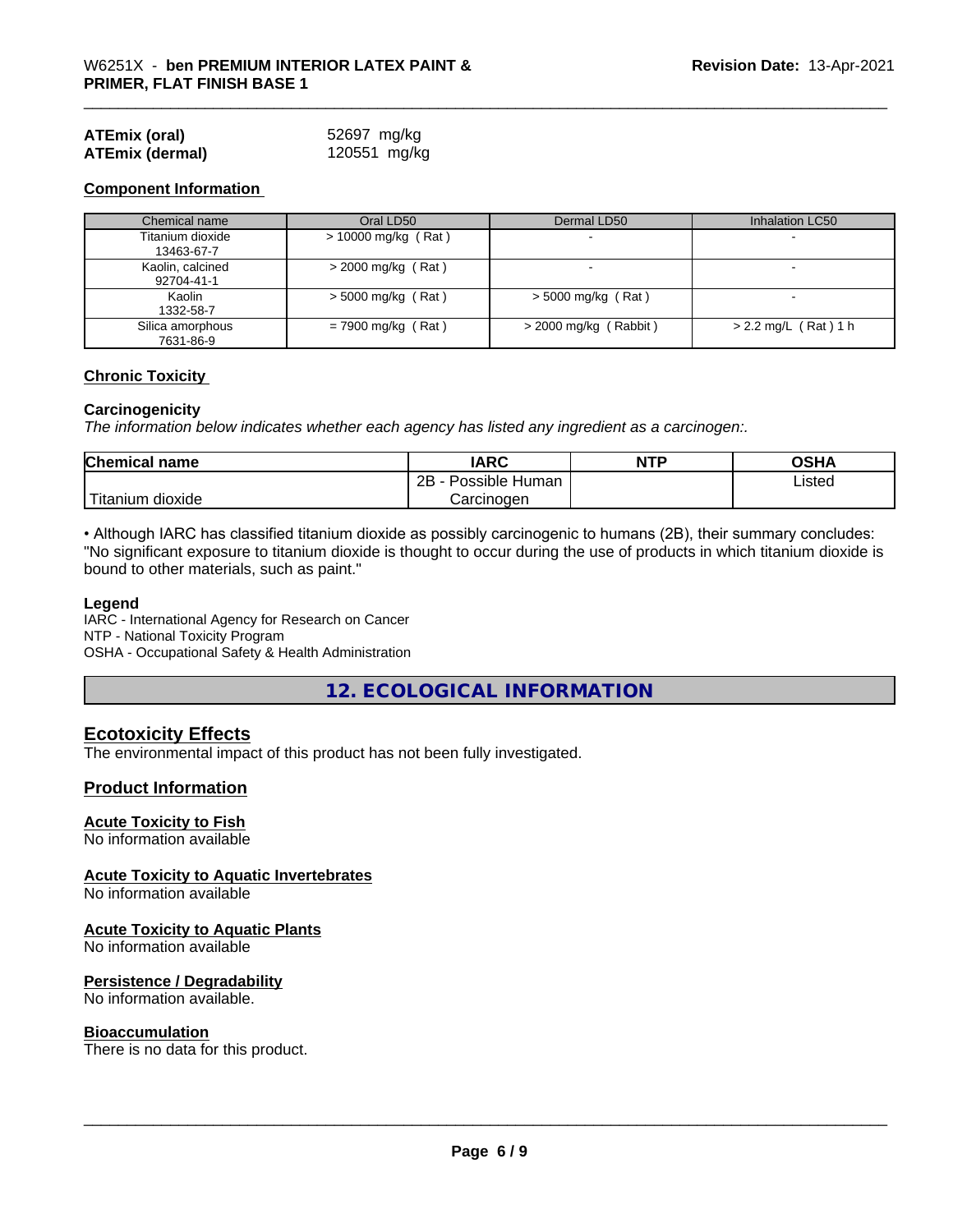#### **Mobility in Environmental Media**

No information available.

#### **Ozone**

No information available

#### **Component Information**

#### **Acute Toxicity to Fish**

Titanium dioxide  $\overline{\text{LC50:}}$  > 1000 mg/L (Fathead Minnow - 96 hr.)

#### **Acute Toxicity to Aquatic Invertebrates**

No information available

#### **Acute Toxicity to Aquatic Plants**

No information available

|                                                                                                                                                                            | 13. DISPOSAL CONSIDERATIONS                                                                                                                                                                                               |  |  |
|----------------------------------------------------------------------------------------------------------------------------------------------------------------------------|---------------------------------------------------------------------------------------------------------------------------------------------------------------------------------------------------------------------------|--|--|
| <b>Waste Disposal Method</b>                                                                                                                                               | Dispose of in accordance with federal, state, and local regulations. Local<br>requirements may vary, consult your sanitation department or state-designated<br>environmental protection agency for more disposal options. |  |  |
|                                                                                                                                                                            | 14. TRANSPORT INFORMATION                                                                                                                                                                                                 |  |  |
| <b>DOT</b>                                                                                                                                                                 | Not regulated                                                                                                                                                                                                             |  |  |
| <b>ICAO/IATA</b>                                                                                                                                                           | Not regulated                                                                                                                                                                                                             |  |  |
| <b>IMDG/IMO</b>                                                                                                                                                            | Not regulated                                                                                                                                                                                                             |  |  |
|                                                                                                                                                                            | <b>15. REGULATORY INFORMATION</b>                                                                                                                                                                                         |  |  |
| <b>International Inventories</b>                                                                                                                                           |                                                                                                                                                                                                                           |  |  |
| <b>TSCA: United States</b><br><b>DSL: Canada</b>                                                                                                                           | Yes - All components are listed or exempt.<br>Yes - All components are listed or exempt.                                                                                                                                  |  |  |
| <b>Federal Regulations</b>                                                                                                                                                 |                                                                                                                                                                                                                           |  |  |
| SARA 311/312 hazardous categorization<br>Acute health hazard<br><b>Chronic Health Hazard</b><br>Fire hazard<br>Sudden release of pressure hazard<br><b>Reactive Hazard</b> | No<br>No<br>No<br>No<br>No                                                                                                                                                                                                |  |  |
|                                                                                                                                                                            |                                                                                                                                                                                                                           |  |  |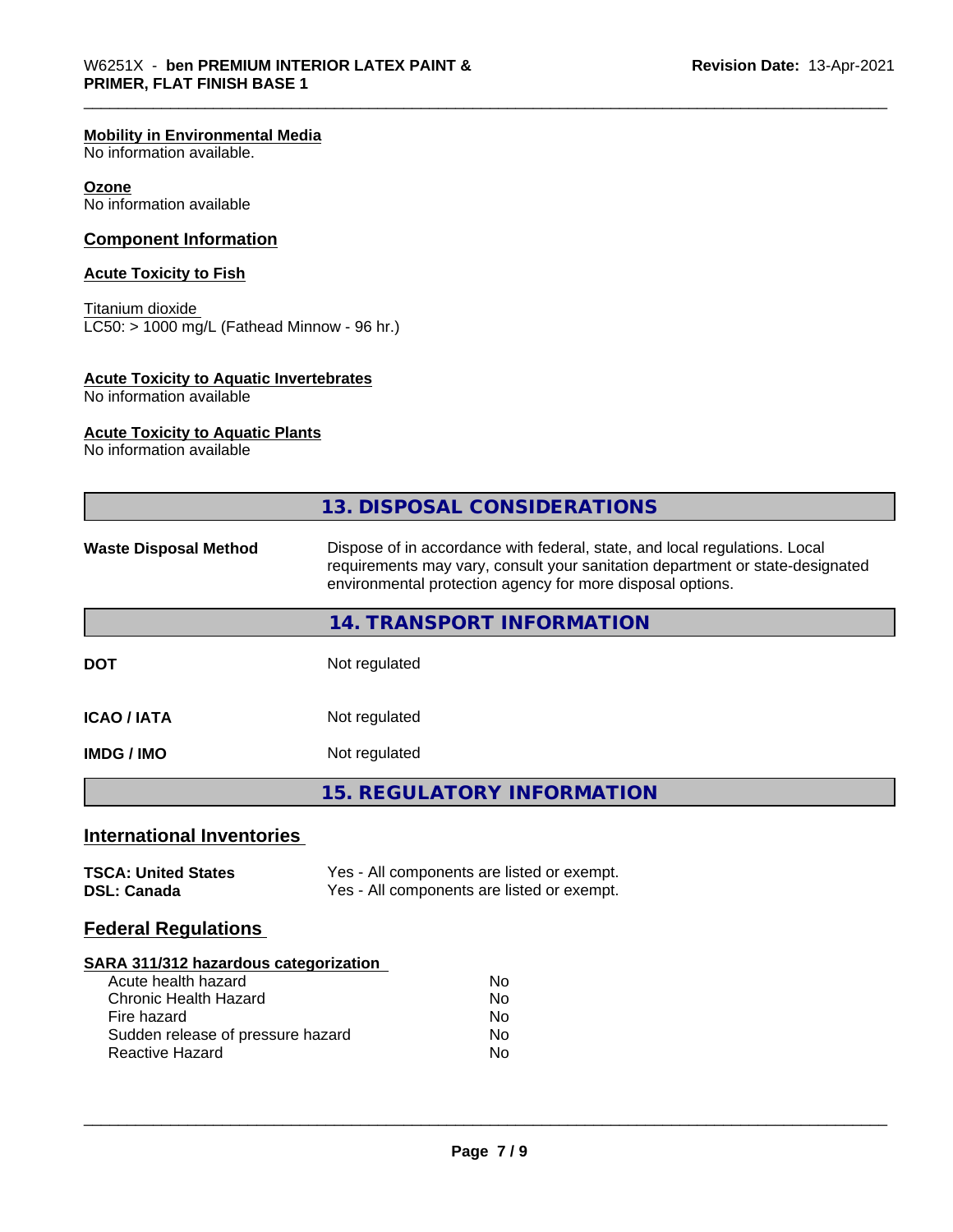#### **SARA 313**

Section 313 of Title III of the Superfund Amendments and Reauthorization Act of 1986 (SARA). This product contains a chemical or chemicals which are subject to the reporting requirements of the Act and Title 40 of the Code of Federal Regulations, Part 372:

*None*

#### **Clean Air Act,Section 112 Hazardous Air Pollutants (HAPs) (see 40 CFR 61)**

This product contains the following HAPs:

*None*

### **US State Regulations**

#### **California Proposition 65**

**AVIMARNING:** Cancer and Reproductive Harm– www.P65warnings.ca.gov

#### **State Right-to-Know**

| <b>Chemical name</b> | <b>Massachusetts</b> | <b>New Jersey</b> | Pennsylvania |
|----------------------|----------------------|-------------------|--------------|
| Titanium dioxide     |                      |                   |              |
| Kaolin               |                      |                   |              |
| Silica amorphous     |                      |                   |              |
| Diatomaceous earth   |                      |                   |              |

#### **Legend**

X - Listed

| 16. OTHER INFORMATION                                                                                                                                 |                                                    |                                                                            |                      |                                                                                                                                               |
|-------------------------------------------------------------------------------------------------------------------------------------------------------|----------------------------------------------------|----------------------------------------------------------------------------|----------------------|-----------------------------------------------------------------------------------------------------------------------------------------------|
| HMIS -                                                                                                                                                | Health: 1                                          | <b>Flammability: 0</b>                                                     | <b>Reactivity: 0</b> | $PPE: -$                                                                                                                                      |
| <b>HMIS Legend</b><br>0 - Minimal Hazard<br>1 - Slight Hazard<br>2 - Moderate Hazard<br>3 - Serious Hazard<br>4 - Severe Hazard<br>* - Chronic Hazard |                                                    | X - Consult your supervisor or S.O.P. for "Special" handling instructions. |                      |                                                                                                                                               |
|                                                                                                                                                       | present under the actual normal conditions of use. |                                                                            |                      | Note: The PPE rating has intentionally been left blank. Choose appropriate PPE that will protect employees from the hazards the material will |

*Caution: HMISÒ ratings are based on a 0-4 rating scale, with 0 representing minimal hazards or risks, and 4 representing significant hazards or risks. Although HMISÒ ratings are not required on MSDSs under 29 CFR 1910.1200, the preparer, has chosen to provide them. HMISÒ ratings are to be used only in conjunction with a fully implemented HMISÒ program by workers who have received appropriate HMISÒ training. HMISÒ is a registered trade and service mark of the NPCA. HMISÒ materials may be purchased exclusively from J. J. Keller (800) 327-6868.*